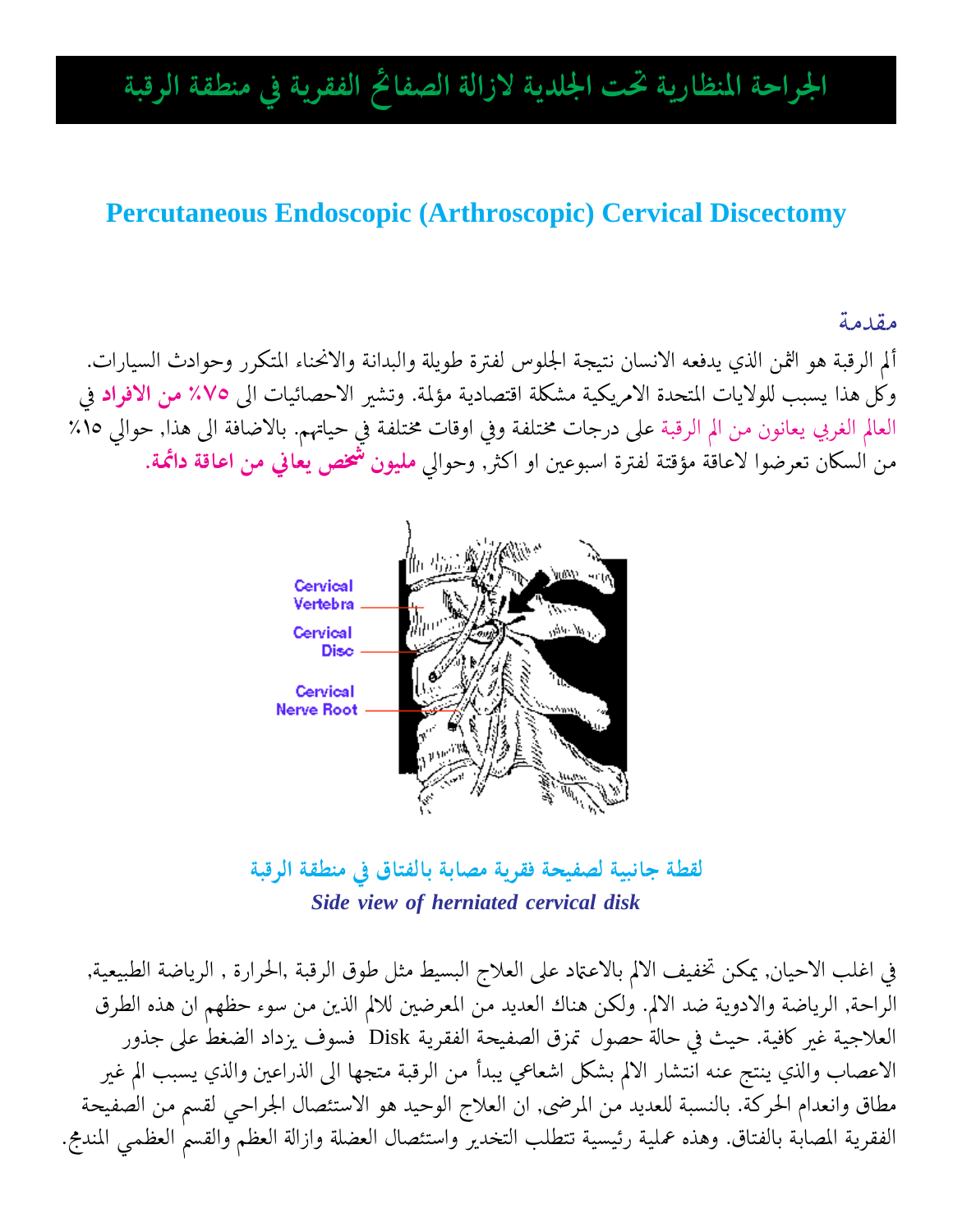

لقطة من الطرف الاعلى لصفيحة فقرية مصابة بالفتاق في اسفل الظهر Top view of herniated lumbar disk

ولقد توفرت حاليا طريقة علاجية اقل ضررا لمرضى الفقرات وهذه الطريقة ممكنة لبعض المرضى المصابين بها والطريقة معروفة بالاسم Percutaneous micro-decompression cervical discectomy with laser thermodiskplasty وهي عملية تحت الجلدية لتخفيف الضغط بازالة الصفائح الفقرية في منطقة الرقبة باستعمال اشعة الليزر. من مزايا هذه الطريقة العلاجية هو توفرها للمرضى (خارجيا) بدون الحاجة لاقامتهم في المستشفى.

# ماهي الجراحة المنظارية تحت الجلدية لازالة الصفائح الفقرية فى منطقة الرقبة باستعمال اشعة الليزر؟

تتم هذه الطريقة الجراحية الحديثة بالتخدير الموضعي وتسمح بتصغير (انكماش) وازالة الصفيحة الفقرية المصابة بالفتاق بالاعتاد على الاشعة السينية لتوجيه الاخصائي. وتستعمل ادوات جراحية صغيرة جدا (ميكروسكوبية) مع



اداة للشفط التي تسحب المواد من الصفيحة الفقرية A suction probe removes disk material (discectomy)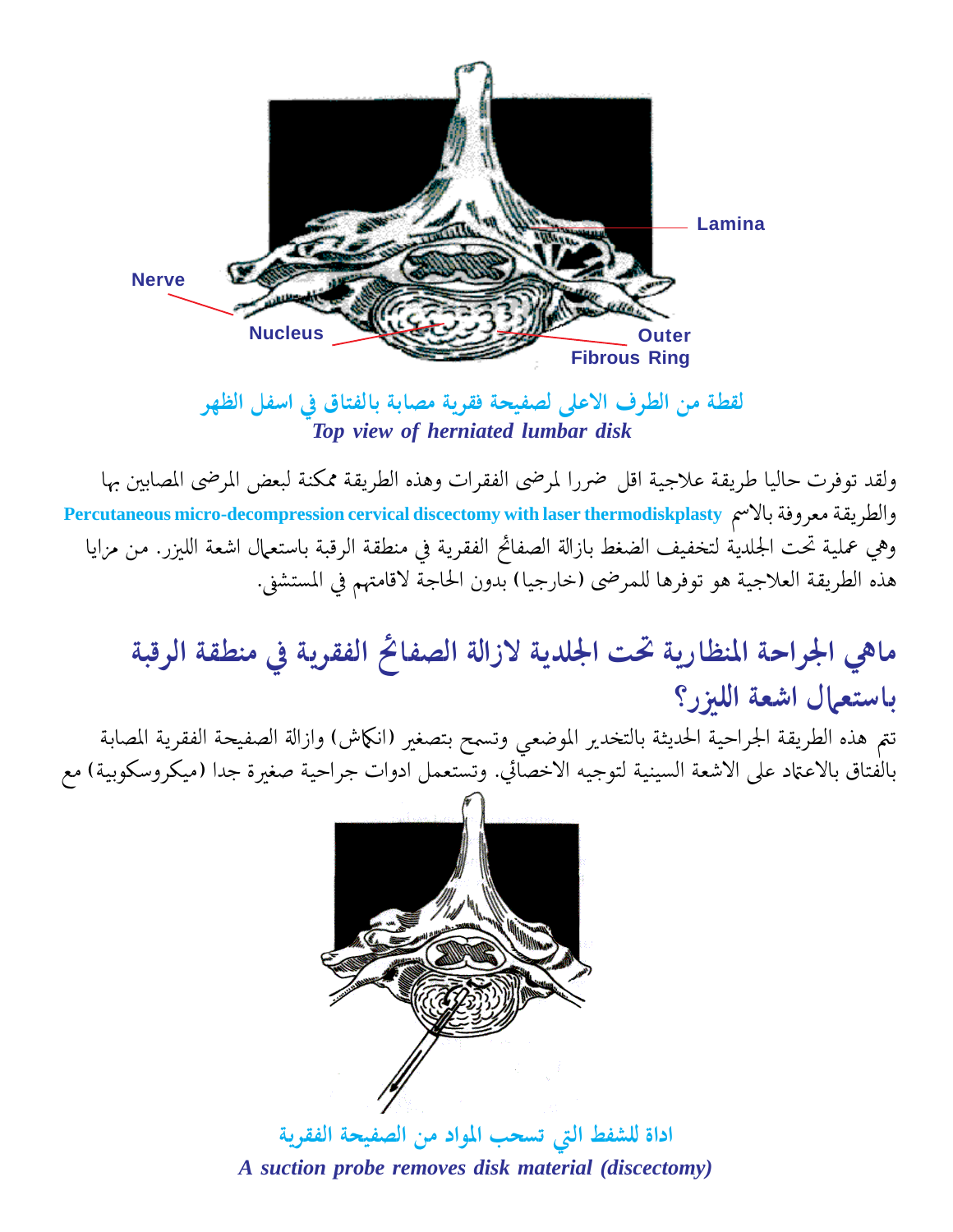اشعة ليزر التي يتم ادخالها في الصفيحة الفقرية المصابة بالفتاق وازالة قسم من المواد داخل الصفيحة الفقرية بالشفط والذي يتبع انكماشها باستعمال اشعة الليزر عوضا عن اتباع الجراحة التقليدية.

ان هذه الطريقة الجراحية تختلف عن جراحة الصفائح الفقرية المتبعة في عدم حاجتها لتشريح العضلات او ازالة القسم العظمى, العظم المندمج او اية شق ماعدا جرح صغير جدا لادخال الادوات الميكروسكوبية في الصفيحة الفقرية المصابّة بالفتاقْ ولذلّك يمكن تلافي اغلب التّعقيدات الناتجة عن االعمليات الجراحية.

من هم الافراد الذين من الممكن اتباع هذه الطريقة الجراحية عليهم؟ ان هذه الطريقة العلاجية مصممة للمرضى الذين يعانوا من حالات غير معقدة للصفائح الفقرية المصابة بالفتاق:

ان هذه الطريقة العلاجية غير مناسبة للمرضى ذوي الحالات الطبية التالية: المرضى الذين يعانوا من مرض انحلالي مستمر او بشكل حاد للحبل الشوكي.  $\Lambda$ اثبات وجود امراض عصبية او دموية التي تغطى الفتاق في الصفيحة الفقرية ۲. اثبات وجود لتخرب الفقرة المتقدم (اشواك عظمية عديدة) مع تقلص فسحة الصفيحة الفقرية, انتشار  $\mathsf{r}.$ التوسع الحلقي بالاضافة إلى عدد من التعقيدات الاخرى في الحبل الشوكي. اثبات وجود اشواك عظمية عديدة التي تعيق المدخل الى فسحة الصفيحة الفقرية.  $\mathbf{.}$ اثبات وجود قناة في الحبل الشوكي ,منطقة الرقبة او تقلص ارتدادي خلني.  $\cdot$ اثبات وجود انتشار لقسم من الصفيحة الفقرية او وجود شظايا منها او تسربات لموادها. ٦. اثبات وجود حالات مرضية اخرى مثل كسور عظمية, اورام او التهابات رائجة.  $\mathcal{N}$ 



ضمادة عادية تغطى جرح الابرة بدون قطبات جراحية **Band Aid covers tiny incision without stitches**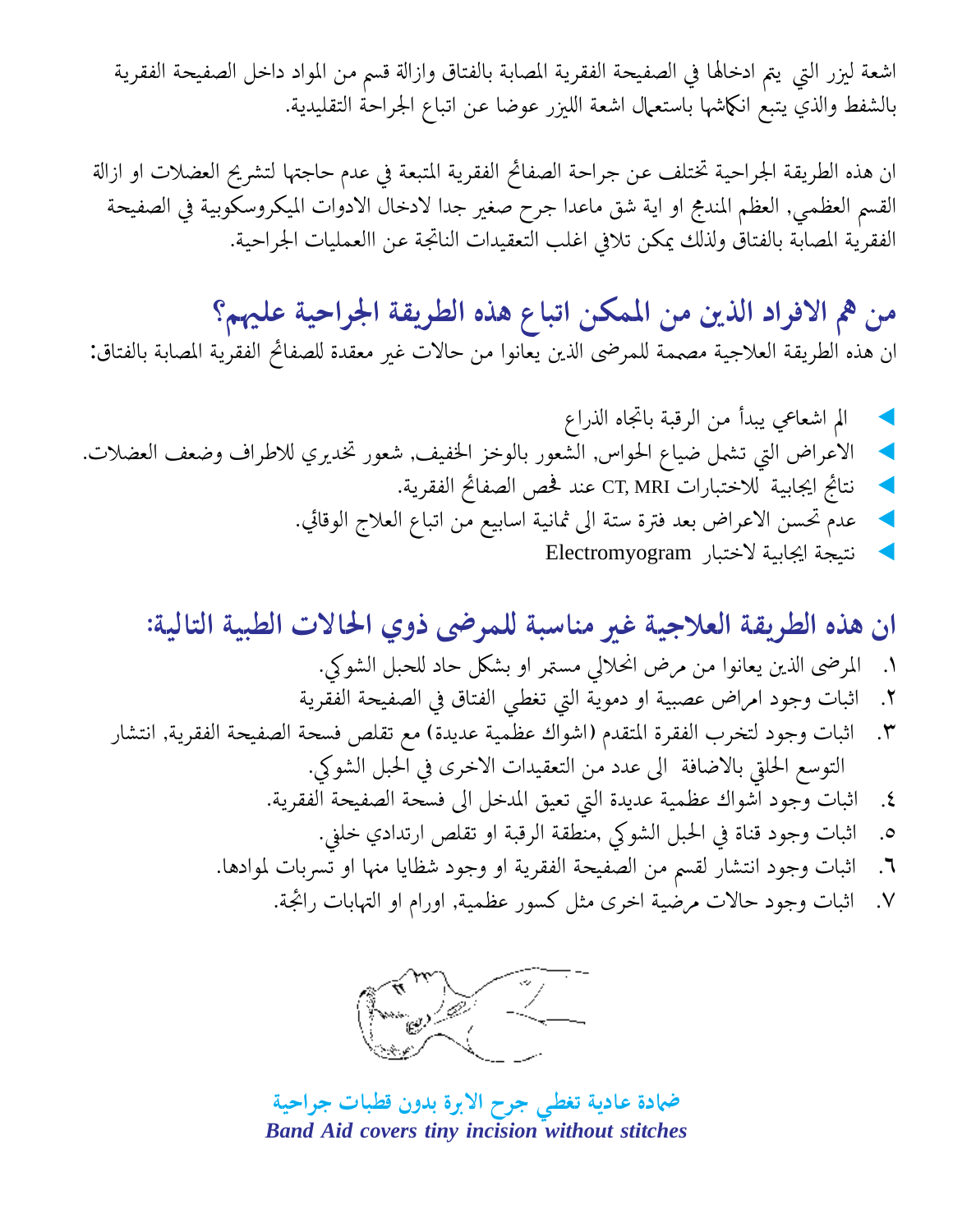لاشك انه من الممكن تنفيذ العمليات الجراحية الاخرى ومن ضمنها الجراحة الميكروسكوبية (المجهرية) , الجراحة الميكروسكوبية على الصفيحة الفقرية واندماج العظم لهؤلاء المرضى الذين طبيعة حالتهم المرضية لاتسمح لهم في اتباع العملية الجراحية تحت الجلدي. حيث ان هذه العملية يمكن اتمامها فقط على المرضى الذين يعانوا من|عراض اكلينيكية غير طبيعية والتي تم اثباتها بالفحص الطبي العام والاشعة السينية بالاضافة الى الاختبارات المعتبرة لهذه الطريقة الجراحية الحديثة والتي يتم اجراؤها قبل العملية الجراحية.

### العملية الجراحية:

تبدأ العملية باستعمال تخدير عام بحيث يبقي المريض صاحيا ومستلقيا على ظهره. ويتمادخال ابرة صغيرة في صفيحة الفقرة. وفوق الاداة Probe يتم ادخال انبوب يسمح باجراء شق طوله ٢ مم داخل صفيحة الفقرة ذاتها. وتستمر العملية باستعمال الاشعة السينية بالاضافة الى الادوات المجهرية fluoroscopy control, discectome and laser probe التي يتم ادخالها عن طريق الانبوب لازالة المواد من داخل صفيحة الفقرة بواسطة شفطها. بالنسبة لاشعة الليزر فهي تستعمل لازالة صفيحة الفقرة واتمام انكماشها لتخفيف الضغط الوعائي الدقيق. وتستغرق هذه العملية الجراحية حوالي عشرين دقيقة وكمية التعرض للاشعة السينية تكون صغيرة جدا.

بالنسبة لكمية المادة التي يتم سحبها من صفيحة الفقرة ومدى انكماشها باستعمال اشعة الليزر غير ثابته ولكنها تشمل القسم الذي يعاني من الفتاق فيها. وعادة صفيحة الفقرة نفسها لاتتأثر بهذه الطريقة. وعند اتمام العملية الجراحية يتم ازالة الابرة ووضع ضمادة عادية Band Aid فوق جرح الابرة.

## وضع المريض بعد العملية الجراحية:

من الممكن ان يشعر المريض بزوال الالم مباشرة بعد العملية والتي يتم اتباعها على المرضى خارجيا (بدون اقامتهم في المستشفى) حيث يتم تشجيعهم على استعمال طوق الرقبة والسير والرياضة في نفس اليوم. وهناك نسبة من المرضى الذين قد يشعروا في انكماش العضلات والذي يزول باعطاؤهم ادوية مرخية للعضلات. اما بالنسبة للمنطقة التي¢م اجراء العمليةالعملية الجراحية عليها فان الالم يكون محدودا ولاداعي لاعطاء اية ادوية لها. ويتم توصية المريض باتباع رياضة يومية ابتداء من يوم انتهاء العملية الجراحية ويطلب منه العودة الى العيادة لتقييم حالته الطبية. وعادة بالنسبة لاغلب المرضى لايحتاجوا لادوية بعد العملية ومن المنتظر عودتهم الى حياتهم العادية في خلال فترة تتراوح من عدة ايام الى ثلاثة سابيع بناء على رأي الطبيب المسؤول.

### فوائد هذه الطريقة الجراحية:

ان الفائدة الاساسية لهذه الطريقة الجراحية هو عدم تدخلها في العضلات والعظام والمفاصل وعدم تأثيرها على الاعصاب في منطقة الرقبة. وبما انه يتم ادخال كافة الادوات المجهرية عن طريق شق في العضلة وهي الجرح الوحيد وهذا لايشكل ندوبا على الاعصاب او حواليها. بالاضافة الى هذا ان الطريقة متوفرة للمرضى بدون بقاؤهم في